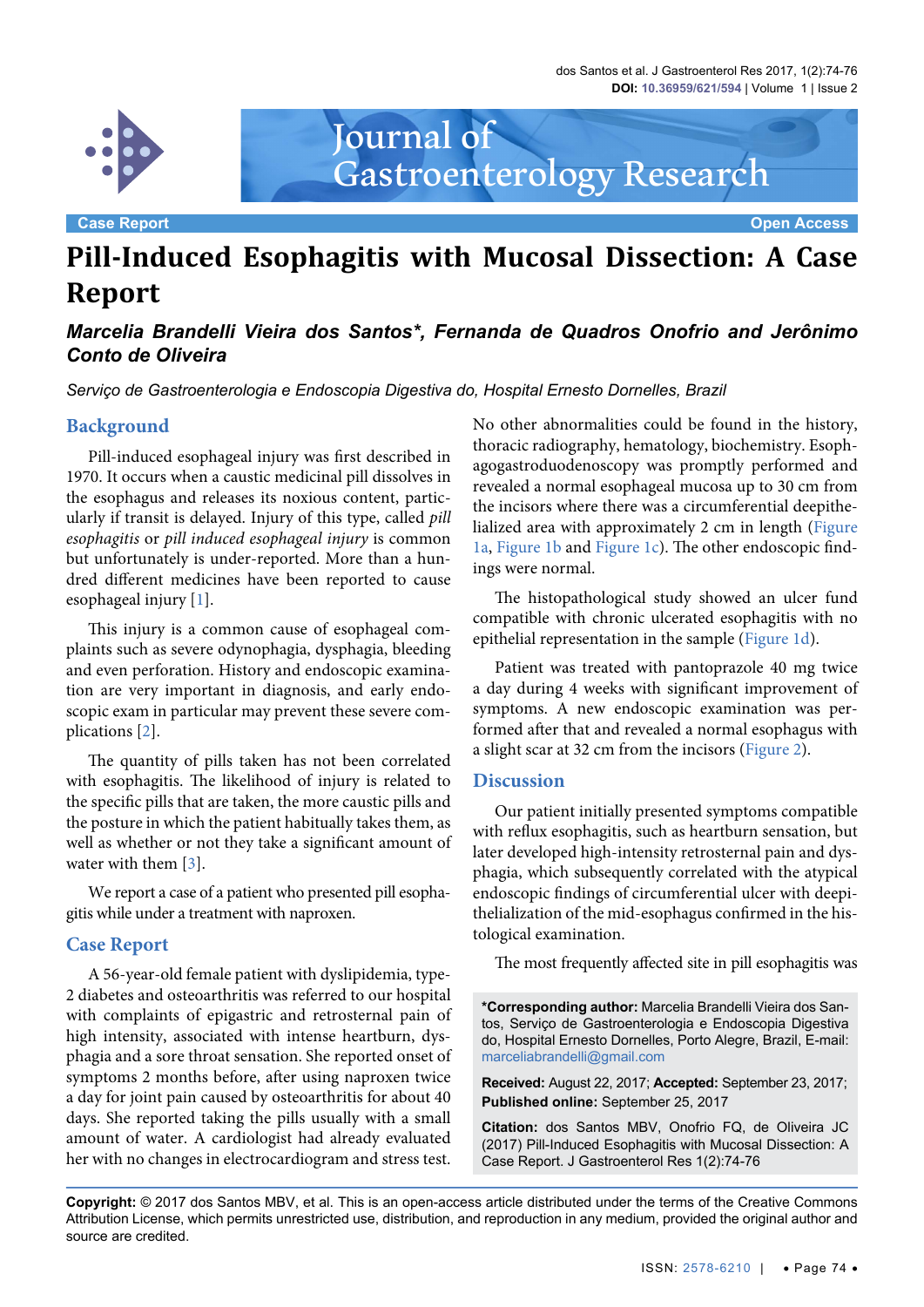**Citation:** dos Santos MBV, Onofrio FQ, de Oliveira JC (2017) Pill-Induced Esophagitis with Mucosal Dissection: A Case Report. J Gastroenterol Res 1(2):74-76

<span id="page-1-2"></span>Ĩ

<span id="page-1-0"></span>

mid esophagus.

presumed to be in the mid-third of the esophagus. However, pill esophagitis can occur at any level where the esophagus is narrowed: The upper sphincter, the aortic arch, the left main bronchus, and the lower esophageal sphincter [[4\]](#page-2-3). Evidence suggests that the highest incidence of pill esophagitis occurs in the distal, acid exposed region of the esophagus related to concomitant acid reflux, as demonstrated by injury from Nonsteroidal Anti-Inflammatory Drugs (NSAIDs) and other medications. In its distal location, pill esophagitis is often mistaken for reflux esophagitis [\[5](#page-2-4)].

<span id="page-1-1"></span>

**Figure 1d:** Histological aspect of esophageal ulcer without epithelial representation.



**Figure 2:** Normal esophagus with a slight scar at 32 cm from the incisors.

The most common medications to cause pill esophagitis are antibiotics as tetracycline, doxycycline and clin-